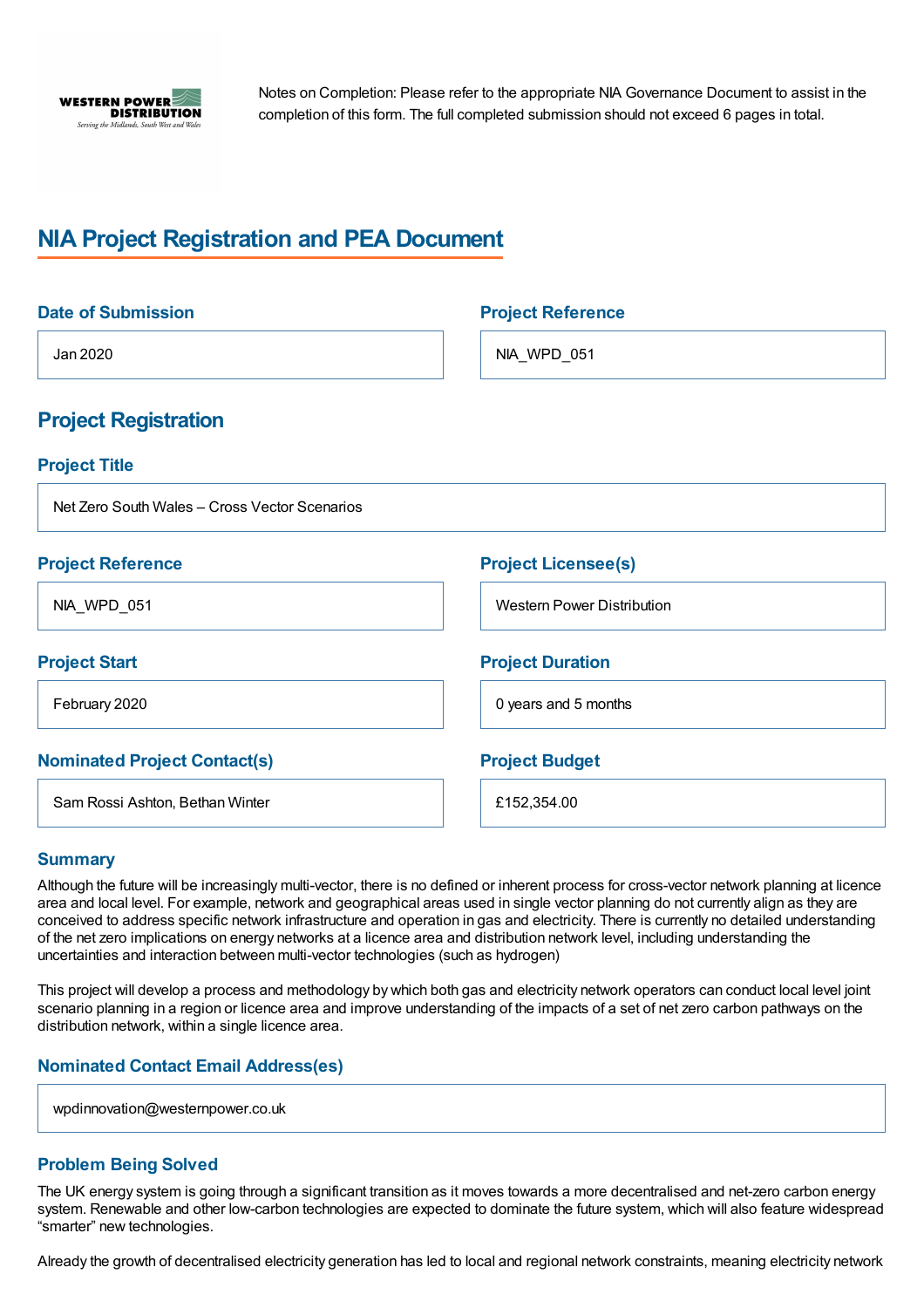operators have needed to become more proactive and sophisticated in how they plan for, and manage, future network connections.

In 2019, the UK government legislated to commit to achieving net zero carbon emissions by 2050. This landmark legislation is a significant increase from the 80% commitment made in the original Climate Change Act. It will require a far faster and deeper transformation than previously anticipated, and has implications for how distribution scenario processes are conducted, increasing the need for cross-vector planning and solutions.

Although the future will be increasingly multi-vector, there is no defined or inherent process for cross-vector network planning at licence area and local level. For example, network and geographical areas used in single vector planning do not currently align as they are conceived to address specific network infrastructure and operation in gas and electricity. There is currently no detailed understanding of the net zero implications on energy networks at a licence area and distribution network level, including understanding the uncertainties and interaction between multi-vector technologies (such as hydrogen).

## **Method(s)**

The project comprises of five stages:

Stage 1 -Project clarification and baseline/pipeline data collation.

Stage 2 - Extend and harmonise South Wales projection models.

- Stage 3 Frame a high-level UK net-zero 2050 scenario.
- Stage 4 Model net zero outcomes in South Wales to 2050.
- Stage 5 Distribute net-zero sensitivity pathways geographically.

## **Scope**

Undertaking this assessment will:

Provide WPD and WWU with a shared view of bottom-up and evidenced-based forecasts to inform their long-term investment planning.

Enhance WPD and WWU's ability to identify likely future hotspots and pinch points within their networks, thus highlighting their key areas for network investment.

Provide a basis to analyse the impact of changes in demand and supply on both the gas and electricity networks at a more granular level.

Enable a better shared understanding of the likely impact of cross-vector disruptive technologies and sources of supply, including electric vehicles, alternative heating supply technologies (e.g. heat pumps), hydrogen blending/networks and biomethane.

• Provide evidence that WPD and WWU's network forecasting and investment planning are aligned with:

o Different net zero pathways, and adaptive to the impacts of decarbonisation.

o South Wales regional and local development and infrastructure priorities, specifically regional and local city region authorities and LEPs.

o WelshGovernment's objectives and policy priorities around energy supply, domestic and commercial energy use and decarbonisation.

The methodology and learning in this analysis will also influence and improve future energy scenarios produced for other distribution networks, and lead to better investment outcomes for consumers.

## **Objective(s)**

- 1. Develop a process and methodology by which both gas and electricity network operators can conduct local level joint scenario planning in a region or licence area. This would include identifying shared definitions and building shared operational understanding, geographical areas, approaches to assessing the evolution of energy generation and supply, along with changes in demand and flexibility.
- 2. Understand the impacts of a set of net zero carbon pathways on the distribution network, within a single licence area.

#### **Consumer Vulnerability Impact Assessment (RIIO-2 Projects Only)**

n/a

#### **Success Criteria**

The project will be successful if:

It produces learning about the operation and network impact of cross-vector technologies. This will be evidenced through a net-zero cross vector methodology that will be developed through the project and disseminated to other GDNOs and DNOs; and

The results of the analysis, the dataset and companion report, are used to inform National Grid's transmission and distribution study in South Wales.

## **Project Partners and External Funding**

The project will be delivered by the Regen project team with review and input by collaboration partners WPD and WWU at key stages including project. This will include a dedicated workshop in late January/early February and a webinar in early March.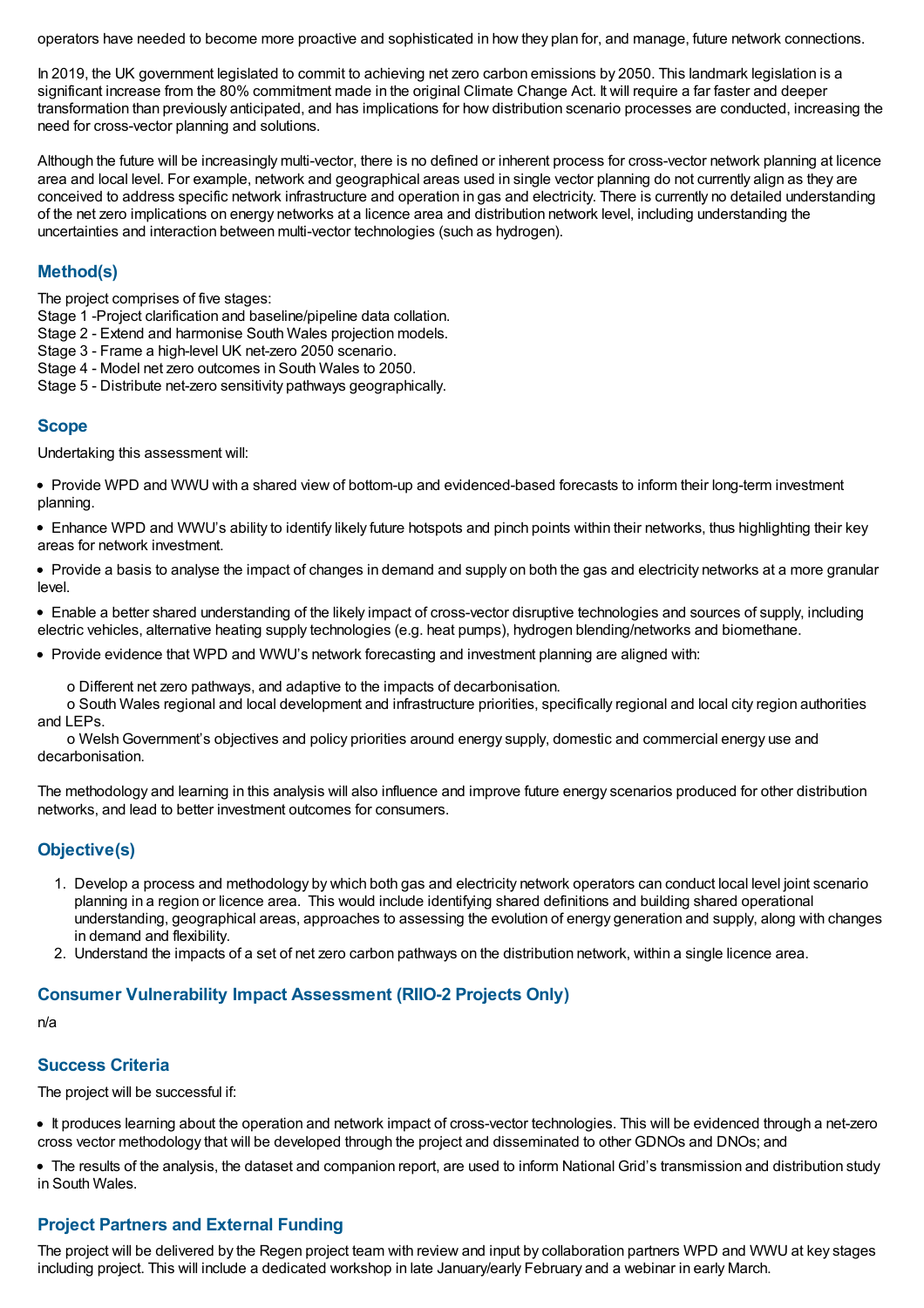No external funding will be used for this project.

#### **Potential for New Learning**

The methodology developed in this analysis will help improve the development and use of future net-zero cross vector energy scenarios produced for WPD, WWU and other networks. This will lead to more effective planning process for future network investment. Specifically, this process will support:

Decarbonisation and planning for net-zero for distribution networks – it will in particular support improved network planning for technologies with a cross vector impact such as hybrid heat pumps.

Efficient and effective scenario processes – a key impact would be to update the methodologies currently used for distribution scenario processes, to allow the outputs from these studies to be utilised by other stakeholders in addition to gas and electricity networks.

## **Scale of Project**

South Wales is the area identified for the study. This is for a number of reasons: firstly, because the gas and electricity network distribution licence areas are well aligned in this area; secondly, there is also a significant level of existing data and insight about this licence area, through Regen completing South Wales DFES studies for both WWU in 2019 and WPD in 2018. Thirdly, the results of this study will input into a National Grid transmission and distribution study in South Wales.

## **Technology Readiness at Start**

TRL2 Invention and Research

## **Technology Readiness at End**

TRL4 Bench Scale Research

### **Geographical Area**

The project will cover the combined WWU and WPD South Wales licence area. This area has a diverse geography including rural, urban and industrial areas. It also has a significant level of distributed generation, which means the licence area is currently ahead of other parts of the UK in terms of decentralisation. The area also has high potential for industrial hydrogen networks. As a result, it presents a useful case study area that will highlight key cross-vector technology issues which are likely to be crucial to achieving netzero in licence areas across GB.

## **Revenue Allowed for the RIIO Settlement**

N/A

## **Indicative Total NIA Project Expenditure**

Total budget £152,354 WPD funding £7,618 WWU funding £7,618 NIA funding £137,119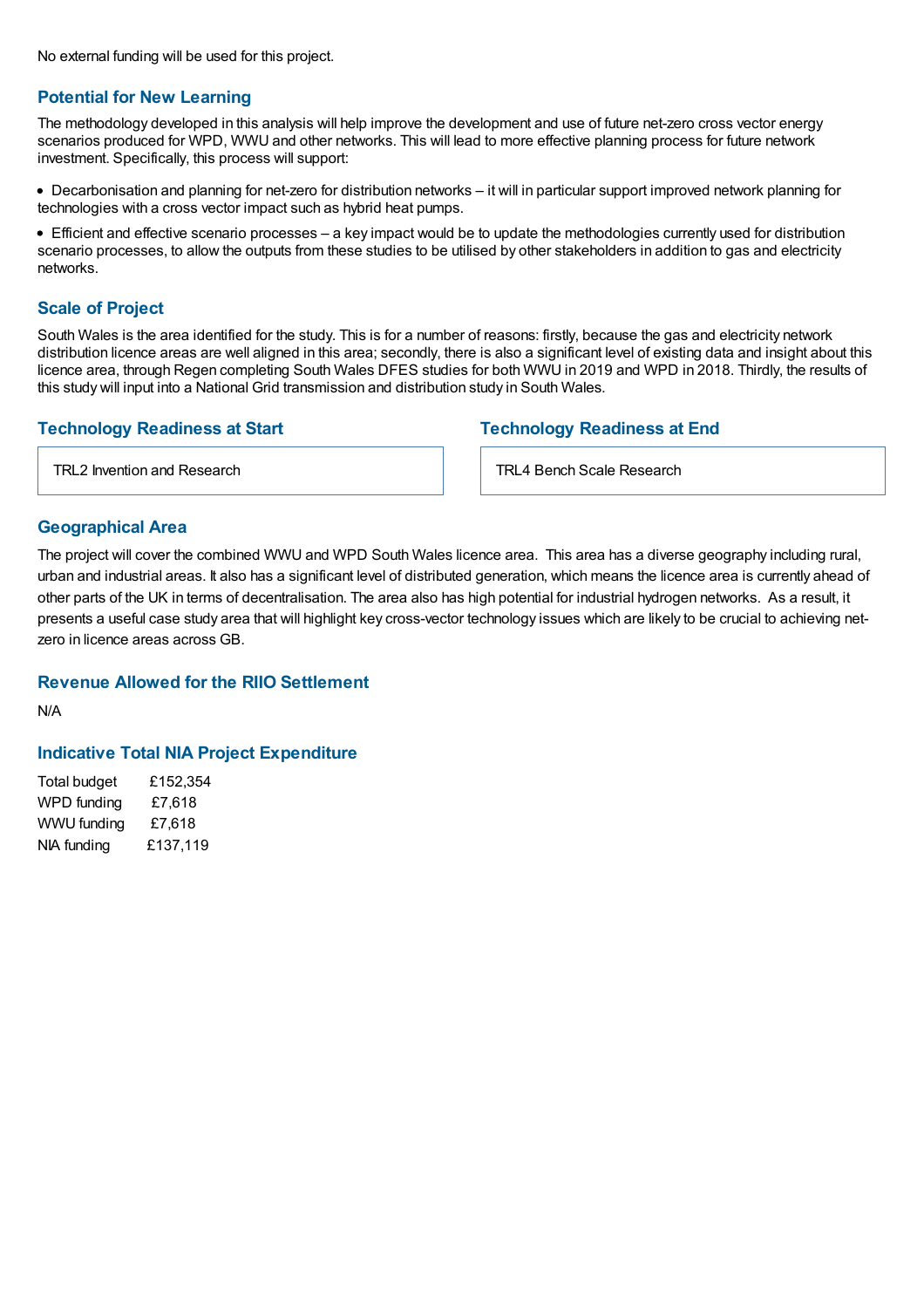## **Project EligibilityAssessment Part 1**

There are slightly differing requirements for RIIO-1 and RIIO-2 NIA projects. This is noted in each case, with the requirement numbers listed for both where they differ (shown as RIIO-2 / RIIO-1).

### **Requirement 1**

Facilitate the energy system transition and/or benefit consumers in vulnerable situations (Please complete sections 3.1.1 and 3.1.2 for RIIO-2 projects only)

Please answer **at least one** of the following:

#### **How the Project has the potential to facilitate the energy system transition:**

n/a

### **How the Project has potential to benefit consumer in vulnerable situations:**

n/a

### **Requirement 2 / 2b**

Has the potential to deliver net benefits to consumers

Project must have the potential to deliver a Solution that delivers a net benefit to consumers of the Gas Transporter and/or Electricity Transmission or Electricity Distribution licensee, as the context requires. This could include delivering a Solution at a lower cost than the most efficient Method currently in use on the GB Gas Transportation System, the Gas Transporter's and/or Electricity Transmission or Electricity Distribution licensee's network, or wider benefits, such as social or environmental.

## **Please provide an estimate of the saving if the Problem is solved (RIIO-1 projects only)**

Enabling network operators to better identify where gas and electricity usage interaction could improve flexibility and resilience of the energy system. As an example the Freedom trial of the impact of hybrid-heat pumps was estimated to create a £40 benefit per household through offsetting DNO reinforcement costs.

#### **Please provide a calculation of the expected benefits the Solution**

There are approximately 1mn domestic connections in South Wales, if the project could facilitate 1% of them fully realising the benefits of hybrid heating as a consequence of this project learning, then the gross financial benefit would equate to £400k from a project spend of £152k.

## **Please provide an estimate of how replicable the Method is across GB**

Cross vector solutions can be utilised at every gas-connected dwelling within the UK. As such, the project method is highly replicable.

#### **Please provide an outline of the costs of rolling out the Method across GB.**

There is no perceptible cost for additional network operators to adopt the cross-vector network planning solutions developed during this project

## **Requirement 3 / 1**

Involve Research, Development or Demonstration

A RIIO-1 NIA Project must have the potential to have a Direct Impact on a Network Licensee's network or the operations of the System Operator and involve the Research, Development, or Demonstration of at least one of the following (please tick which applies):

 $\Box$  A specific piece of new (i.e. unproven in GB, or where a method has been trialled outside GB the Network Licensee must justify repeating it as part of a project) equipment (including control and communications system software).

 $\Box$  A specific novel arrangement or application of existing licensee equipment (including control and/or communications systems and/or software)

A specific novel operational practice directly related to the operation of the Network Licensees system

 $\Box$  A specific novel commercial arrangement

RIIO-2 Projects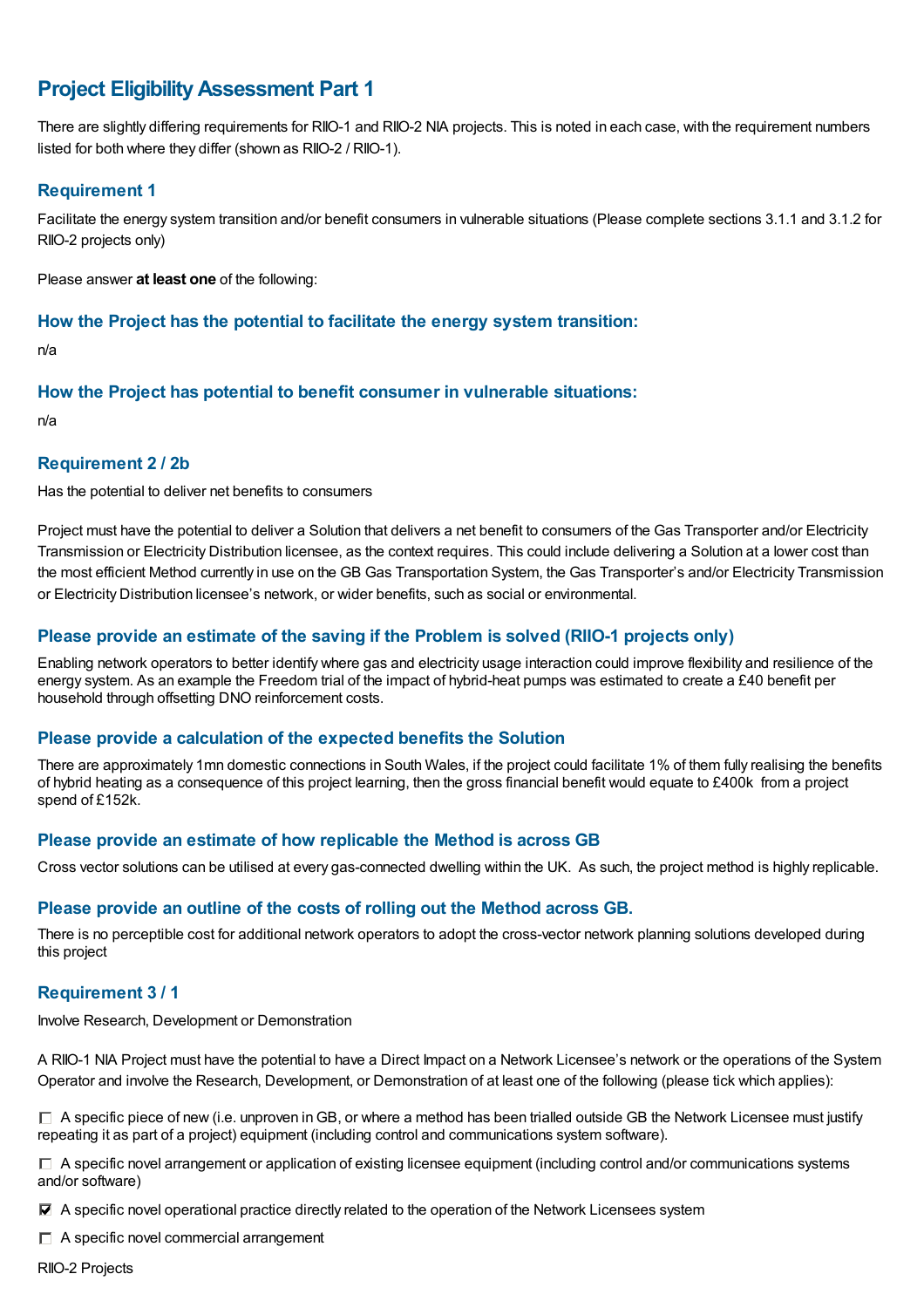$\Box$  A specific piece of new equipment (including monitoring, control and communications systems and software)

 $\Box$  A specific piece of new technology (including analysis and modelling systems or software), in relation to which the Method is unproven

 $\Box$  A new methodology (including the identification of specific new procedures or techniques used to identify, select, process, and analyse information)

 $\Box$  A specific novel arrangement or application of existing gas transportation, electricity transmission or electricity distribution equipment, technology or methodology

 $\Box$  A specific novel operational practice directly related to the operation of the GB Gas Transportation System, electricity transmission or electricity distribution

 $\Box$  A specific novel commercial arrangement

### **Specific Requirements 4 / 2a**

#### **Please explain how the learning that will be generated could be used by the relevant Network Licensees**

n/a

## **Or, please describe what specific challenge identified in the Network Licensee's innovation strategy that is being addressed by the project (RIIO-1 only)**

N/A

 $\nabla$  Has the Potential to Develop Learning That Can be Applied by all Relevant Network Licensees

#### **Is the default IPR position being applied?**

**Ves** 

## **Project EligibilityAssessment Part 2**

#### **Not lead to unnecessary duplication**

A Project must not lead to unnecessary duplication of any other Project, including but not limited to IFI, LCNF, NIA, NIC or SIF projects already registered, being carried out or completed.

#### **Please demonstrate below that no unnecessary duplication will occur as a result of the Project.**

This is a unique scenarios partnership project between WPD and WWU covering a shared distribution licence area.

It will be developing a new methodology that will build consistency between how DNOs and GDO's model potential decarbonisation pathways up to 2050 and understand the impact of cross-vector technologies on both distribution networks.

#### If applicable, justify why you are undertaking a Project similar to those being carried out by any other **Network Licensees.**

n/a

## **Additional Governance And Document Upload**

#### **Please identify why the project is innovative and has not been tried before**

There is currently: - No defined or inherent process for cross-vector network planning at licence area and local level. For example, network and geographical areas used in single vector planning do not currently align as they are conceived to address specific network infrastructure and operation in gas and electricity; and - No detailed understanding of the net zero implications on energy networks at a licence area and distribution network level, including understanding the uncertainties and interaction between multivector technologies (such as hydrogen).

#### **Relevant Foreground IPR**

n/a

#### **Data Access Details**